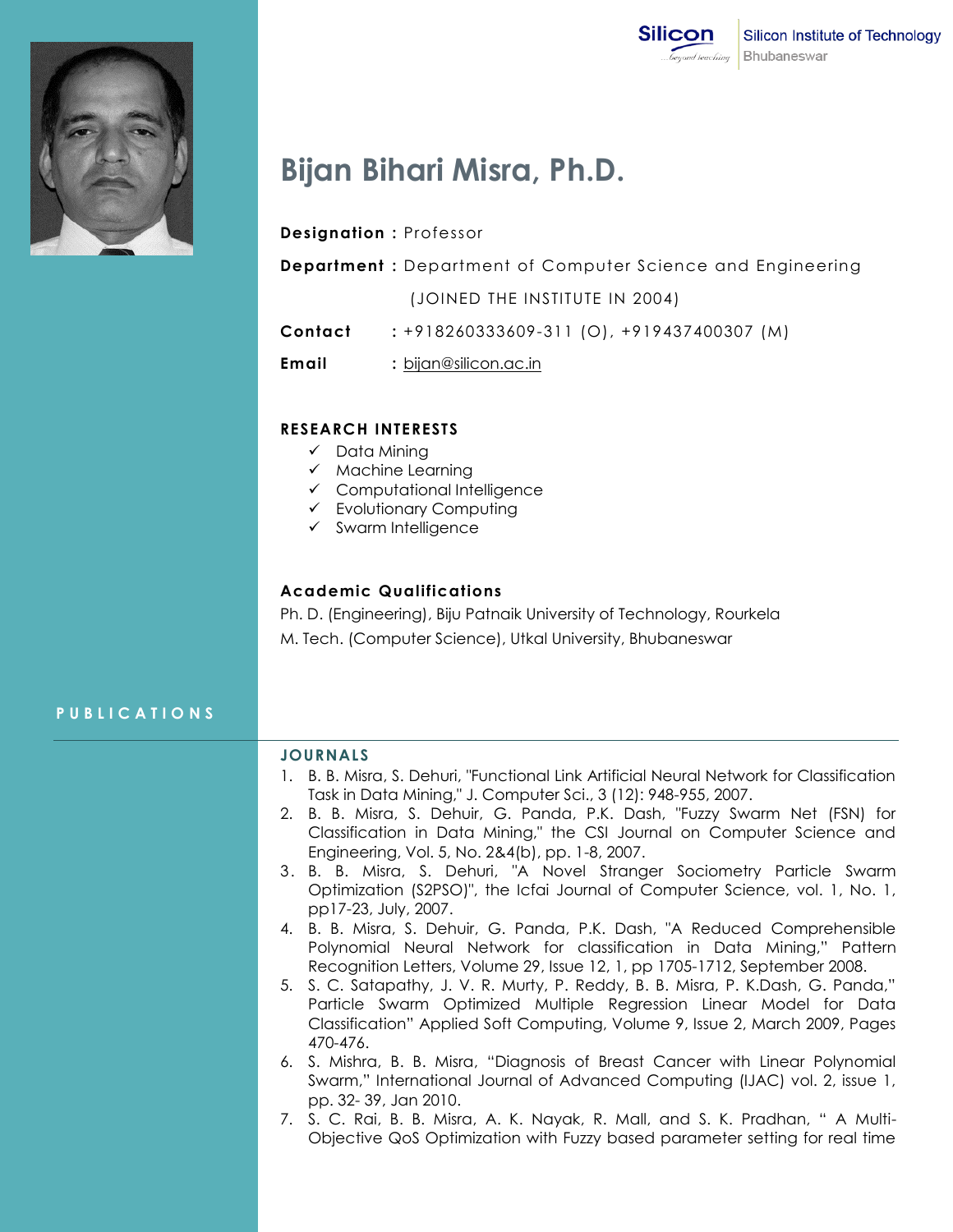multicasting," International Journal of Communications, Network and System Sciences, vol. 3, pp. 530-539, June 2010.

- 8. B. B. Misra, S. Dehuri, A. Ghosh, and S.-B. Cho, "A Condensed Polynomial Neural Network for Classification Using Swarm Intelligence," Applied Soft Computing Journal, Elsevier Science, vol. 11, issue 3, April 2011, pp. 3106-3113.
- 9. B. K. Nayak, S. C. Rai, and B. B. Misra, "A High Connectivity Routing for Diminishing Cluster Size in Wireless Sensor Network," Special issue of International Journal of Computer Science and Informatics (IJCSI), ISSN: 2231- 5292, vol. 2, issue 3, March 2012, pp. 1-7.
- 10. D. Pradhan, and B. B. Misra, "Mining Coherent Patterns from Heterogeneous Microarray Data," Special issue of International Journal of Computer Science and Informatics (IJCSI), ISSN: 2231-5292, vol. 2, issue 3, March 2012, pp. 48-54.
- 11. R. K. Swain, N. K. Kamila, and B. B. Misra, "Visualization of Human Foreseeability: An analytical study," Special issue of International Journal of Computer Science and Informatics (IJCSI), ISSN: 2231-5292, vol. 2, issue 3, March 2012, pp. 19-26.
- 12. S. C. Nayak, H. S. Behera, and B. B. Misra, "Stock Index Prediction with Neuro-Genetic Hybrid Techniques," Special issue of International Journal of Computer Science and Informatics (IJCSI), ISSN: 2231-5292, vol. 2, issue 3, March 2012, pp. 27-34.
- 13. S. K. Jena, and B. B. Misra, "Impact of Data Distribution and Training Size on Classifier Design: A case study," Special issue of International Journal of Computer Science and Informatics (IJCSI), ISSN: 2231-5292, vol. 2, issue 3, March 2012, pp. 89-95.
- 14. S. Das, and B. B. Misra, "Analysis of Approximation Capability of FLANN with different functional expansions: Stock Index Prediction a Case Study," Special issue of International Journal of Computer Science and Informatics (IJCSI), ISSN: 2231-5292, vol. 2, issue 3, March 2012, pp. 60-66.
- 15. S. C. Nayak, B. B. Misra and H. S. Beher, "Impact of Data Normalization on Stock Index Forecasting," International Journal of Computer Information Systems and Industrial Management Applications (IJCISIM), ISSN- 2150-7988, Vol. 6 (2014) pp. 257 – 269.
- 16. S. C. Nayak, B. B. Misra, H. S. Behera, "A Neuro-Fuzzy Hybrid Network for Stock Future Index Forecasting," International Journal of Computer Science And Technology (IJCST), ISSN : 2229-4333, Vol. 5, Issue Spl - 2, Jan - March 2014.
- 17. S. S. Rout, B. B. Misra and S. Samanta, "Load Allocation in Academic Environment: A Multi Objective PSO Approach, GSTF International Journal on Computing (JoC), Springer, DOI 10.7603/s40601-013-0036-7, Vol.3, No.4, April 2014.
- 18. Rasmita Dash, Bijan Bihhari Misra, " Analysis Two Stage Feature Selection for Classification of Microarray Databases," European Journal of Academic Essays, ISSN: 2183-1904, Special Issue (1): pp. 18-26, 2014
- 19. Lokanath Satapathy, Bijan B. Misra, Bhabendra N. Biswal, "SFLANN for Classification of Life Science Databases," European Journal of Academic Essays, ISSN: 2183-1904, Special Issue (1): pp. 9-17, 2014
- 20. Sushri Samita Rout, Bijan Bihari Misra, Sasmita Samanta, "Hybrid Research: A methodological paradigm for interdisciplinary research," European Journal of Academic Essays, ISSN: 2183-1904, Special Issue (1): pp. 5-8, 2014
- 21. S. C. Nayak, B. B. Misra, H. S. Behera, "Soft and Evolutionary computing Techniques for stock Market Forecasting: A Survey," European Journal of Academic Essays, ISSN: 2183-1904, Special Issue (1), 2014.
- 22. S. C. Nayak, B. B. Misra, H. S. Behera, "Artificial Chemical Reaction Optimization of Neural Networks for Efficient Prediction of Stock Market Indices," Ain Shams Engineering Journal, 2015.
- 23. S. C., Nayak, B. B., Misra, and H. S., Behera, "An adaptive second order neural network with genetic algorithm based training (ASONN-GA) to forecast the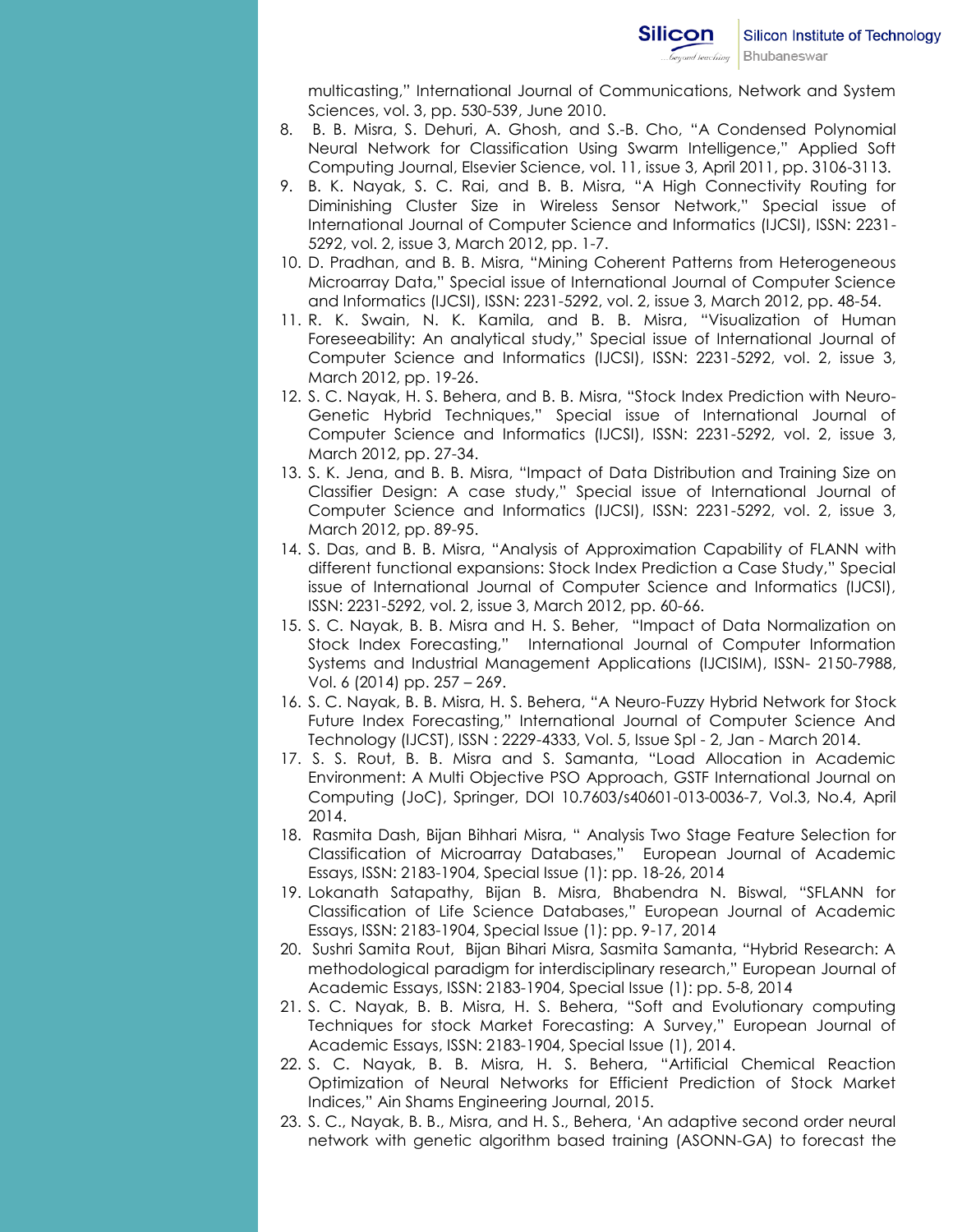

closing prices of the stock market, Int. Journal of Applied Metaheuristic Computing, IGI Global, vol. 7, Article 3, 2015.

- 24. S. C., Nayak, B. B., Misra, and H. S., Behera, "Fluctuation prediction of stock market index by adaptive evolutionary higher order neural networks", Int. Journal of Swarm Intelligence, Inderscience, Vol.2, Issue 2-4, pp. 229-253, 2016.
- 25. S. C. Nayak, B. B. Misra, and H. S. Behera, (2016), "Efficient forecasting of financial time series data with virtual adaptive neuro-fuzzy inference system", Int.J. of Bussiness Forecasting and Marketing Intelligence, Inderscience, Vol.2, Issue 4, 2016.
- 26. Dash, R., Misra, B.B, Dehuri, S., Cho, S.B.,"Efficient Microarray Data Classification with Three-Stage Dimensionality Reduction", *Advances in Intelligent Systems and Computing"*, 308(1), pp. 805-812, 2015, ISSN-1615-3871, SJR-0.15, Spinger Verlag
- 27. Dash, R., Misra, B.B, "Reduction combination determination for efficient microarray data classification with three stage dimensionality reduction approach", *Smart Innovation, Systems and Technologies*, 32, pp. 695-703, 2015 ,ISSN: 2190-3018, SJR-0.15, Spinger Verlag
- 28. Jena, M., Dash, R., Misra, B. B. ,"Biological data analysis using hybrid functional link artificial neural network ", Source of the Document *Lecture Notes in Computer Science (including subseries Lecture Notes in Artificial Intelligence and Lecture Notes in Bioinformatics),*947, pp. 88-97,2015, ISSN: 0302-9743, SJR-0.339, Spinger Verlag
- 29. Dash, R., Misra, B.B, "Gene Selection and Classification of Microarray data: A Pareto DE Approach", *Intelligent Decision Technologies*, IOS Press, vol. 11. Issue 1, pp. 93-107, 17 April 2017.
- 30. R. Dash, B. B. Misra, "[Pipelining the Ranking Techniques for Microarray Data](http://www.sciencedirect.com/science/article/pii/S1568494616303313)  [Classification: A case study](http://www.sciencedirect.com/science/article/pii/S1568494616303313)," Applied Soft Computing, Vol. 48, Nov 2016, pp.298-316.<https://doi.org/10.1016/j.asoc.2016.07.006>
- 31. S. C. Nayak, B. B. Misra, H. S. Behera, "Exploration and Incorporation of Virtual Data Position for Efficient Forecasting of Financial Time Series," International Journal of Industrial and Systems Engineering, Inderscience Publishers, vol. 26, No. 1, 2017, pp 42-62, DOI[: 10.1504/IJISE.2017.10003891](http://dx.doi.org/10.1504/IJISE.2017.10003891)
- 32. S. S. Rout, B. B. Misra and S. Samanta, "Competency mapping with Sugeno fuzzy inference system for variable pay determination: A case study," Ain Shams Engineering Journal, 2017.
- 33. Nayak, S.C., Misra, B.B. & Behera, H.S., "Efficient financial time series prediction with evolutionary virtual data position exploration," Neural Computing & Applications, Springer (2017). doi:10.1007/s00521-017-3061-1
- 34. R. Dash, B. B. Misra, "Performance analysis of clustering techniques over microarray data: A case study," Physica A (Elsevier) 493 (2018) 162–176.
- 35. S. C. Nayak, B. B. Misra, & H. S. Behera, "ACFLN: Artificial Chemical Functional Link Network for Prediction of Stock Market Index," Evolving Systems, Springer, 2018.
- 36. R. Dash, B. B. Misra, "A multi-objective feature selection and classifier ensemble technique for microarray data analysis," Int. J. Data Mining and Bioinformatics, Vol. 20, No. 2, 2018, pp. 123-160.
- 37. S. C. Nayak, B. B. Misra, "Estimating Stock Closing Indices Using a GA-Weighted Condensed Polynomial Neural Network," Financial Innovation, Springer, Vol. 4, No. 21, pp. 1-22, 2018.
- 38. Sarat Chandra Nayak, Bijan Bihari Misra, "A chemical-reaction-optimizationbased neuro-fuzzy hybrid network for stock closing price prediction", Financial Innovation, Springer, Vol. 5, No.1, Article No. 38, 2019 (DOI : 10.1186/s40854- 019-0153-1)
- 39. Sarat Chandra Nayak, Bijan Bihari Misra, "Extreme learning with chemical reaction optimization for stock volatility prediction", Financial Innovation, Springer, Vol. 6, Article No. 16, 2020 (DOI: 10.1186/s40854-020-00177-2)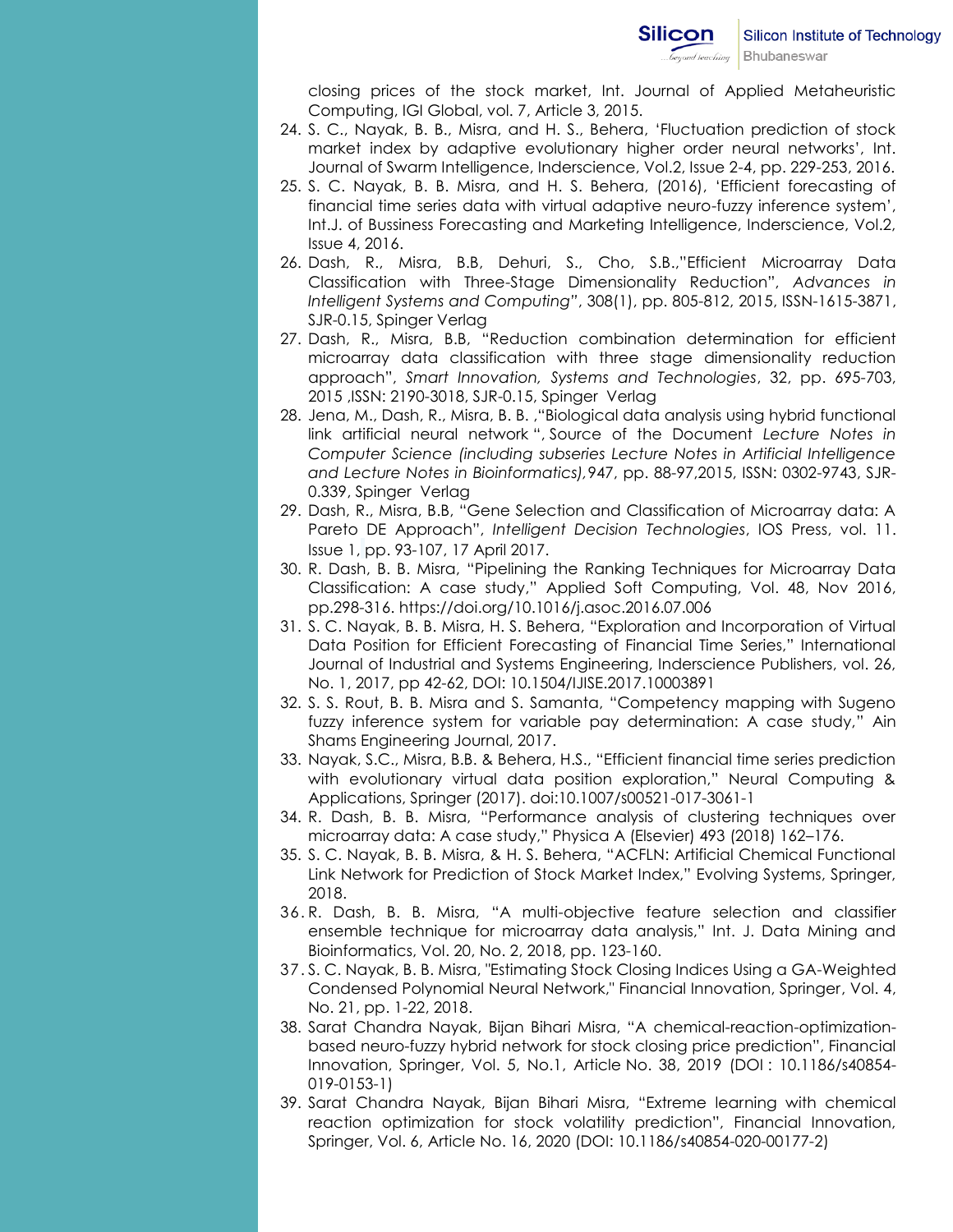- 40. Chapala Maharana, Ch. Sanjeev Kumar Dash, Bijan Bihari Mishra, Satchidananda Dehuri, "Feature Selection for Classification Using Extreme Learning Machine", Journal of Emerging Technologies and Innovative Research(JETIR), Vol.7, No.6, pp.769-774, 2020 (DOI:10.6084/m9.figshare.JETIR2006103)
- 41. Debasmita Pradhan, Biswajit Sahoo, Bijan Bihari Misra, SudarsanPadhy, "A multiclass SVM classifier with teaching learning based feature subset selection for enzyme subclass classification", Applied Soft Computing, Elsevier, Vol. 96, 2020 (DOI: 10.1016/j.asoc.2020.106664)

# **CONFERENCES**

- 1. B. B. Misra, S. C. Satapathy, P. K.Dash, G. Panda, "Polynomial Neural swarm Classifier" in Multimedia University International Symposium on Information and Communication Technology, 24th-25th Nov 2005, Malaysia.
- 2. B.B.Misra, S. C. Satapathy, S. Dehury, P. K. Dash, "A Fast and Efficient Genetic Algorithm for Data Clustering" in International Conference on Systemic, Cybernetics and Informatics, 4th-8th Jan, 2006, Hyderabad.
- 3. B.B.Misra, S. C. Satapathy, B. Biswal, P. K. Dash, G. Panda, "Pattern Classification using Polynomial Neural Network" IEEE International Conferences on Cybernetics & Intelligent Systems (CIS) and Robotics, Automation & Mechatronics (RAM) (CIS-RAM 2006),7 - 9 June 2006 in Bangkok, Thailand.
- 4. B. B. Misra, S. C. Satapathy, N. Hanoon, P.K.Dash, G.Panda,"Particle Swarm Optimized Polynomials for Data Classification", IEEE International Conference on Intelligent Systems Design and Applications(ISDA'06) 16-19 Oct 2006 in Jinan, China.
- 5. S. C. Satapathy, B.B.Misra, S. Dehury, P. K. Dash, "Swarm Intelligent Multiple Regression Pattern classifier" in International Conference on Systemic, Cybernetics and Informatics, 3th-7th Jan, 2007, Hyderabad.
- 6. B. B. Misra, P. K. Dash, G.Panda, "Pattern Classification using Local Linear Wavelet Neural Network," IEEE International Conference on Information and Communication Technology(ICICT 2007) 7-9 March 2007, Dhaka, Bangaladesh.
- 7. S. C. Satapathy, V. Katari, R. Parinmi, S. Malireddi, V. N. K. Srujan, B. B. Misra, J. V. R. Murty, " A new approach of integrating PSO & improved GA for Clustering with parallel and transitional technique," 3rd International Conference on Natural Computation (ICNC"07), 24-27, Aug-07, Haikou, China.
- 8. B. B. Misra, B. N. Biswal, G. Panda, P. K. Dash,"Simplified Polynomial Neural Network for Classification Task in Data Mining," IEEE Congress on Evolutionary Computation September 25-28, 2007, Singapore.
- 9. B. B. Misra, S. Dehuri, P. K.Dash, and G. Panda, "Reduced Polynomial Neural Swarm Net for Classification Task in Data Mining," IEEE World Congress on Computational Intelligence, June 1-6, 2008, Honkong.
- 10. B. B. Misra, S. Dehuri, and S.-B. Cho, "Genetic Feature Selection for Optimal Functional Link Artificial neural Network in Classification", 9th International Conference on Intelligent Data Engineering and Automated Learning, Nov 2- 5, 2008, Korea, C. Fyfe et al. (Eds.): IDEAL 2008,Lecture Notes in Computer Science ( LNCS) 5326, pp. 156–163, © Springer-Verlag Berlin Heidelberg 2008.
- 11. B. B. Misra, P. K. Dash, G. Panda, "Polynomial Neural Fuzzy Swarm Net for Pattern Classification," 17th International Conference on Computing (CIC 2008) 3-5 Dec 2008 Mexico.
- 12. S. Mishra, B. B. Misra," Linear Polynomial Swarms for Aid to the Physicians Efforts in Proper Diagnosis of Breast Cancer" International Conference on Advanced Computing Technologies (ICACT 2008), Dec 26-27, 2008, Hyderabad, India.
- 13. B. B. Misra, S. Dehuri, and S.-B. Cho, "A Notable Swarm Approach to Evolve Neural Network for Classification in Data Mining", ICONIP 2008, New Zealand.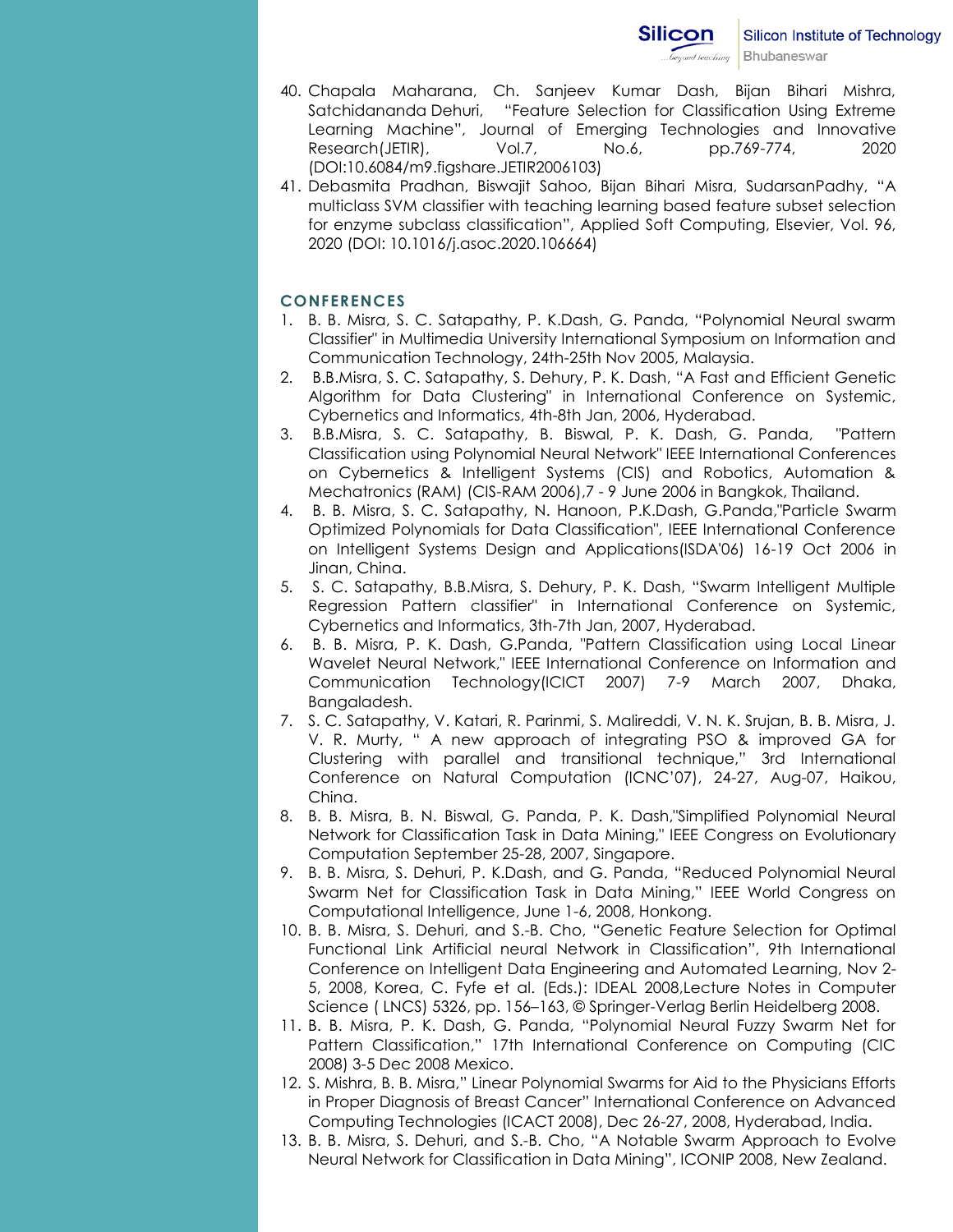- 14. S. Mishra, B. B. Misra, "Diagnosis of Breast Cancer with Linear Polynomial Swarms," Second International Conference on Data Management (ICDM2009), 10-11, Feb, 2009, N. Delhi, India.
- 15. B. B. Misra, P. K. Dash, G. Panda, "Optimal Polynomial Fuzzy Swarm Net for Handling Data Classification Problems," IEEE International Advance Computing Conference (IACC"09) on March 6-7, 2009, Patiala, India.
- 16. S. C. Rai, B. B. Mishra, A. K. Nayak, R. Mall, and S. Pradhan,"A Multi-Objective Pareto-Optimal Genetic Algorithm for QoS Multicasting," IEEE International Advance Computing Conference (IACC"09) on March 6-7, 2009, Patiala, India.
- 17. A. K. Nayak, S. C. Rai, B.K. Satapathy, V. Krishna Kumari, and B. B. Misra, "Estimation of physical properties of Calcined-Alumina using Swarm Evolved Neural Net," IEEE International Symposium on Biologically Inspired Computing And Applications (BICA-2009) Bhubaneswar, India Dec. 21-22, 2009.
- 18. A. K. Nayak, B. B. Misra, and S. C. Rai, "Energy Efficient Adaptive Sensing Range for Sensor Network," IEEE International Conference on Energy, Automation and Signal (ICEAS-2011), 28-30th Dec. 2011.
- 19. S. C. Nayak and B. B. Mishra, "A Neuro-Genetic Technique for Index Prediction," Internal Symposium on Computing Control & Applications (ISCCIA-2011) , Bhubaneswar College of Engineering, India, 23-25 Dec,2011.
- 20. S. C. Nayak, B. B. Misra, and H. S. Behera," Index Prediction with Neuro-Genåtic Hybrid Network: A Comparative Analysis of Performance," International Conference on Computing, Communication and Applications (ICCCA – 2012), PSNA College of Engineering and Technology, Dindigul (near Madurai), Tamilnadu, India, 22 - 24 February, 2012.
- 21. B. K. Nayak, S. C. Rai, and B. B. Misra, "A High Connectivity Cluster Routing for Energy-Balanced Wireless Sensor Network," International Conference on Computing, Communication and Applications (ICCCA – 2012), PSNA College of Engineering and Technology, Dindigul (near Madurai), Tamilnadu, India, 22 - 24 February, 2012.
- 22. R. K. Swain, N. Kamila, and B. B. Misra, "Swarm Intelligence to Estimate Human Foreseeability," International Conference on Computing, Communication and Applications (ICCCA – 2012), PSNA College of Engineering and Technology, Dindigul (near Madurai), Tamilnadu, India, 22 - 24 February, 2012.
- 23. R. Dash, B. B. Misra, P. K. Dash, and G. Panda, "Greedy Polynomial Neural Network for Classification Task in Data Mining," Second IEEE World Congress on Information and Communication Technologies (WICT 2012), IIITM-Trivandrum, Kerala, India, October 30- November 02, 2012.
- 24. S. S. Rout, B. B. Misra, and S. Samanta, "Competency mapping in academic environment: A multi objective approach," Second IEEE World Congress on Information and Communication Technologies (WICT 2012), IIITM-Trivandrum, Kerala, India, October 30- November 02, 2012.
- 25. S. C. Nayak, B. B. Misra, and H. S. Behera, "Evaluation of Normalization Methods on Neuro-Genetic Models for Stock Index Forecasting," Second IEEE World Congress on Information and Communication Technologies (WICT 2012), IIITM-Trivandrum, Kerala, India, October 30- November 02, 2012.
- 26. R. K. Swain, N. Kamila, and B. B. Misra, "Recognition of the State of Mind using Hamming Swarm Net," Second IEEE World Congress on Information and Communication Technologies (WICT 2012), IIITM-Trivandrum, Kerala, India, October 30- November 02, 2012.
- 27. B. B. Misra, A. K. Nayak, and S. C. Rai, "Achieving Energy Efficiency by Selfadjusting Sensing Range and Positioning in Wireless Sensor Networks," Second IEEE World Congress on Information and Communication Technologies (WICT 2012), IIITM-Trivandrum, Kerala, India, October 30- November 02, 2012.
- 28. S. C. Nayak, B. B. Misra and H. S. Behera, "Hybridzing Chemical Reaction Optimization with Artificial Neural network for Stock Future Index Forecasting,"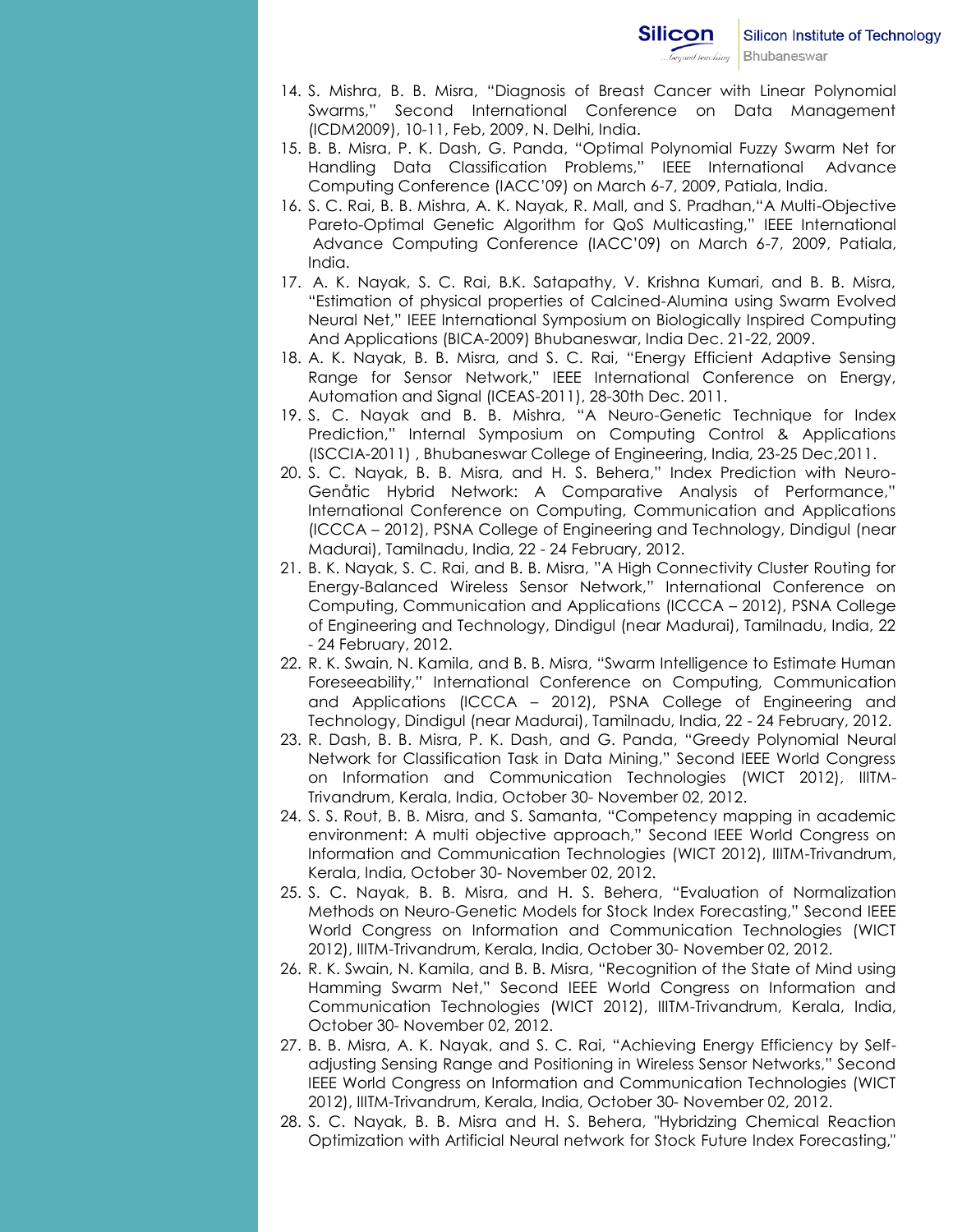International Conference on Emerging Trends and Applications in Computer Science (ICETACS-2013), Shillong, Meghalaya, 13-14 Sept. 2013.

- 29. S. C. Nayak , B. B. Misra & H. S. Behera, "An evolutionary neural network model for financial time series forecasting", AICTE sponsored national conference on soft computing: A panorama of possibilities, 1-2 June 2013, NIIS, Bhubaneswar.
- 30. R. Dash, B. B. Misra, S. Dehuri, and S.-b. Cho, "Efficient Microarray Data Classification with Three Stage Dimensionality Reduction," International Conference on Intelligent Computing, Communication & Devices (ICCD-2014), 18th and 19th April 2014, ITER, Bhubaneswar, 2014.
- 31. S. C. Nayak , B. B. Misra & H. S. Behera, "Cooperative optimization for efficient financial time series forecasting," 8th. International conference on computing for sustainable development, INDIACom-2014, IEEE, doi: 10.1109/IndiaCom.2014.6828114.
- 32. S. C. Nayak, B. B. Misra, and H. S. Behera, "Comparison of Performance of Different Functions in Functional Link Artificial Neural Network: A Case Study on Stock Index Forecasting," International Conference on Computational Intelligence in Data Mining, ICCIDM 2014, VSSUT, Burla, India, 20-21, Dec, 2014, L.C. Jain et al. (eds.), Computational Intelligence in Data Mining – Vol. 2, Smart Innovation, Systems and Technologies 32, pp. , © Springer India 2015.
- 33. S. C. Nayak, B. B. Misra, and H. S. Behera, "A Pi-Sigma Higher Order Neural Network for Stock Index Forecasting," International Conference on Computational Intelligence in Data Mining, ICCIDM 2014, VSSUT, Burla, India, 20-21, Dec, 2014, L.C. Jain et al. (eds.), Computational Intelligence in Data Mining – Vol. 2, Smart Innovation, Systems and Technologies 32, pp. 311-319, © Springer India 2015.
- 34. Rasmita Dash, and B. B. Misra, "Reduction Combination Determination for Efficient Microarray Data Classification with Three Stage Dimensionality Reduction Approach," International Conference on Computational Intelligence in Data Mining, ICCIDM 2014, VSSUT, Burla, India, 20-21, Dec, 2014, L.C. Jain et al. (eds.), Computational Intelligence in Data Mining – Vol. 2, Smart Innovation, Systems and Technologies 32, pp. 695-703, © Springer India 2015.
- 35. Manaswini Jena, Rashmita Dash, and Bijan Bihari Misra, "Biological Data Analysis Using Hybrid Functional Link Artificial Neural Network," Swarm, Evolutionary, and Memetic Computing, Springer International Publishing Switzerland 2015, B.K. Panigrahi et al. (Eds.): SEMCCO 2014, LNCS 8947, pp. 1– 10, 2015. DOI: 10.1007/978-3-319-20294-5\_8.
- 36. K. Abhishek, B. B. Misra," Hybrid Genetic Algorithm and time delay neural network model for Forecasting Traffic flow," IEEE International Conference on Engineering and Technology (ICETECH), 17-18 March 2016.
- 37. Sarat Chandra Nayak, Ch. Sanjeev Kumar Dash, Bijan Bihari Mishra, Satchidananda Dehuri, "Multi-verse optimization of multilayer perceptrons (MV-MLPs) for efficient modeling and forecasting of crude oil prices data", International Conference on Biologically Inspired Techniques in Many-Criteria Decision Making (BITMDM-2019), Springer, pp. 46-54, 2020

# **BOOKS**

- 1. S. Dehuri, M. R. Patra, B. B. Misra, and A. K. Jagadev (Eds.), Intelligent Techniques in Recommendation Systems: Contextual Advancements and New Methods, DOI: 10.4018/978-1-4666-2542-6, ISBN13: 9781466625426, ISBN10: 1466625422, EISBN13: 9781466625433, IGI Global Snippet, 2012.
- 2. B. B. Misra, S. Dehuri, B. K. Panigrahi, A. K. Nayak, B. S. P. Misra, and H. Das (Eds.), Computational Intelligence in Sensor Networks, Springer, 2018.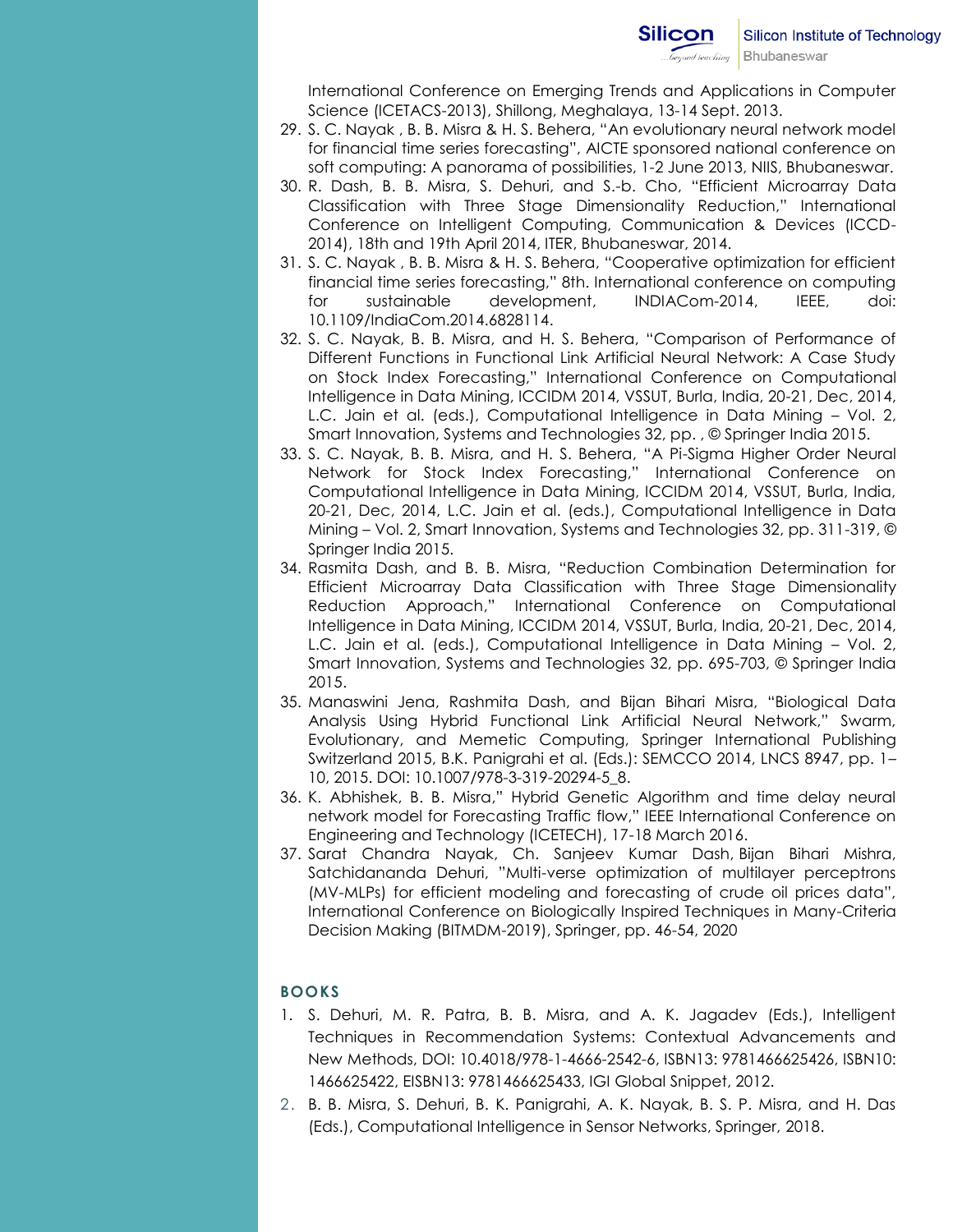# **MONOGRAPHS**

1. B. B. Misra, P. K. Dash, G. Panda, Neuro-Swarm Techniques for Classifier Design: Concepts, Models, Methods and Algorithms, Lambert Academic Publishing, Germany, ISBN: 978-3-659-11439-7 (2012).

# **BOOK CHAPTERS**

- 1. B. B. Misra, P. K. Dash, and G. Panda, "Optimized polynomial fuzzy swarm net for classification," in S. Dehuri, and S. B. Cho (eds), Knowledge Mining Using Intelligent Agents, Vol. 6, Advances in Computer Science and Engineering: Texts, pp. 259-295, Imperial College Press, 2010.
- 2. B. B. Misra, P. K. Dash, and G. Panda, "Evolution of neural network and polynomial network," in S. Dehuri, and S. B. Cho (eds), Knowledge Mining Using Intelligent Agents, Vol. 6, Advances in Computer Science and Engineering: Texts, pp. 61-98, Imperial College Press, 2010.
- 3. B. B. Misra, P. K. Dash, and G. Panda, "Efficient Classifier Design with hybrid Polynomial Neural Network" in S. Dehuri, et al. (eds), Integration of Swarm Intelligence and Artificial Neural Network, series in Machine Perception and Artificial Intelligence, vol-78, pp. 179-212, World Scientific, 2011.
- 4. S. C. Nayak, B. B. Misra & H. S. Behera, "Adaptive Hybrid Higher Order Neural Networks for Prediction of Stock Market Behaviour", in Ming Zhang (eds), Applied Artificial Higher Order Neural Networks for Control and Recognition, Ch. 7, IGI Global, 2016, pp. 174-191.
- 5. S. C. Nayak, B. B. Misra & H. S. Behera, "Improving Performance of Higher Order Neural Network using Artificial Chemical Reaction Optimization: A Case Study on Stock Market Forecasting", in Ming Zhang (eds), Applied Artificial Higher Order Neural Networks for Control and Recognition, Ch.11, IGI Global, 2016, pp 253-280.
- 6. S. C. Nayak, B. B. Misra & H. S. Behera, "On Developing and Performance Evaluation of Adaptive Second Order Neural Network With GA-Based Training (ASONN-GA) for Financial Time Series Prediction," in Nilanjan Dey (eds), Advancements in Applied Metaheuristic Computing, ch 10, IGI Globa, 2018, pp. 231-263.
- 7. S. C. Nayak, B. B. Misra & H. S. Behera, " [Escalation of Prediction Accuracy](javascript:void(0))  [With Virtual Data: A Case Study on Financial Time Series](javascript:void(0))," Sujata, Dash, B. K. Tripathy, and Atta ur Rahman, eds, Handbook of Research on Modeling, Analysis, and Application of Nature Inspired Metaheuristic Algorithms, ch.22, IGI Global, 2018, pp. 433 – 460.
- 8. Rout, Sushri Samita, and Bijan Bihari Misra. "Competency Mapping in Academic Environment: A Swarm Intelligence Approach." Sujata, Dash, B. K. Tripathy, and Atta ur Rahman, eds, Handbook of Research on Modeling, Analysis, and Application of Nature-Inspired Metaheuristic Algorithms, IGI Global, 2018, pp. 244-263.
- 9. S. C. Nayak, S. Das, & B. B. Misra, "Development and Performance Analysis of Fireworks Algorithm-Trained Artificial Neural Network (FWANN): A Case Study on Financial Time Series Forecasting," Ying Tan, eds, Handbook of Research on Fireworks Algorithms and Swarm Intelligence, IGI Global, 2020, pp. 176-194.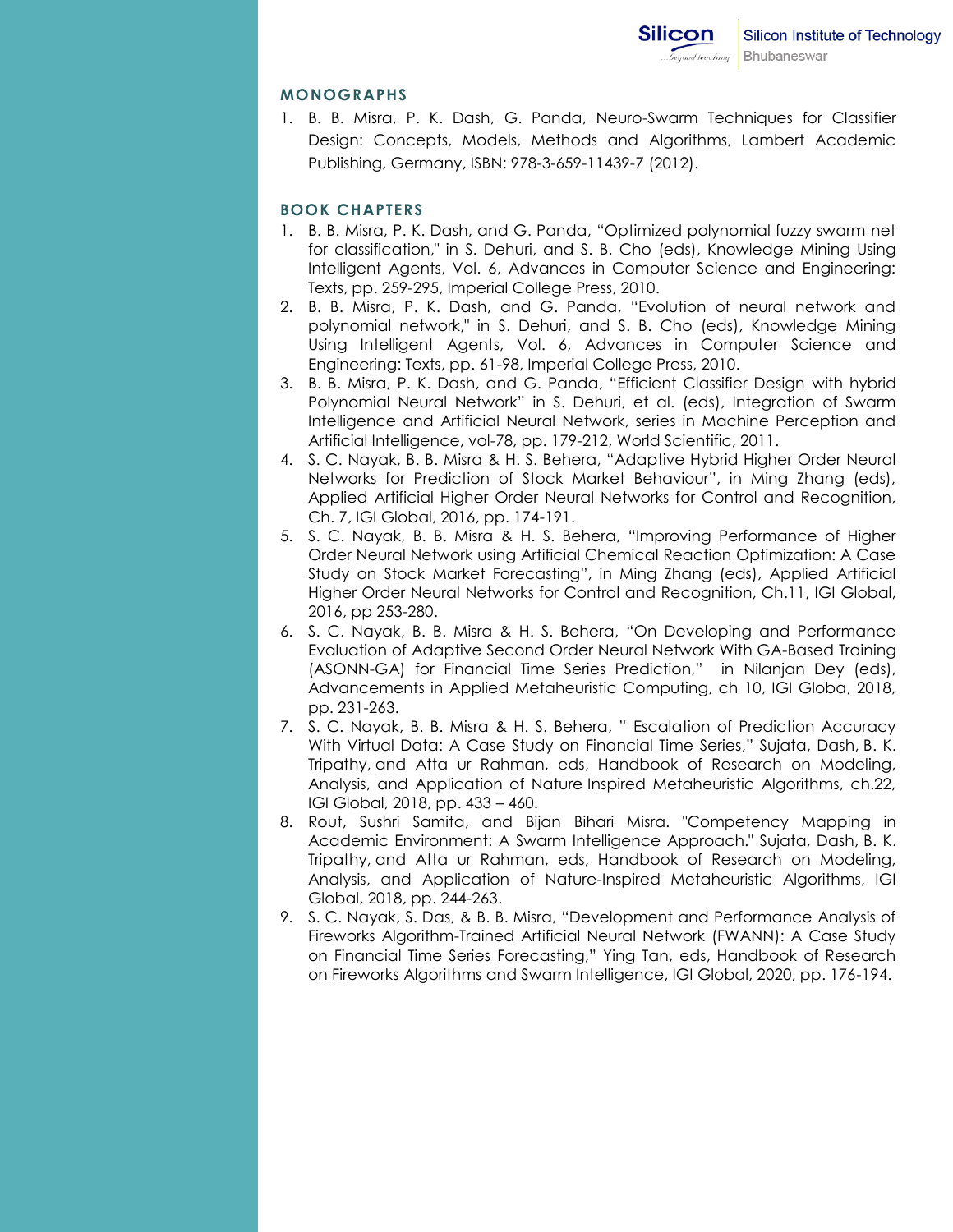# **THESIS SUPERVISION**

**Ph.D.**

- 1. Mrs. Rashmita Dash, "Designing Efficient Models using Computational Intelligence for Microarray Data Analysis," SoA University, Bhubaneswar, 2017.
- 2. Dr. Sarat Chandra Nayak, Regd. No. 11060026, "Financial Time Series Forecasting using Soft Computing Techniques," continuing at Veer Surendra Sai University of Technology (VSSUT), Burla, 2016.
- 3. Dr. Sushri Samita Rout, "Computational Intelligence for Mapping Academic Competency in Technical Institutes," Co-supervisor: Sasmita Samanta, KIIT University, Bhubaneswar, 2015.

## **M. TECH.**

- 1. Kumar Abhishek, "Intelligent Data Analysis of Transportation Usage Data," Silicon Institute of Technology, Biju Patnaik University of Technology, Rourkela, Orissa, India, 2014-2016.
- 2. Saroj Kanta Jena, "Credit Analysis using Data Mining Techniques," Silicon Institute of Technology, Biju Patnaik University of Technology, Rourkela, Orissa, India, 2010-2012.
- 3. Sarat Chandra Nayak, "Index Prediction Using Multilayer perceptron-Genetic Aglorithm Hybrid Approach," School of Mathematics, Statistics and Computer Science, Utkal University, 2009-2011.
- 4. Suvendu Kumar Mohapatra, "A Neural Network Model for Weather Forecasting using Particle Swarm Optimization Technique," IIIT, Bhubaneswar, 2008-10.
- 5. Seshadri Baral, "Yield Prediction Using Artificial Neural Networks," IIIT, Bhubaneswar, 2008-10.
- 6. Diptiprava Das, "Data Clustering Using Modified Fuzzy PSO," College of Engineering Technology, Bhubaneswar, BPUT, 2008-10.
- 7. Mohapatra Girashree Sahu, "Fuzzy Rule Mining for Pattern Classification," College of Engineering Bhubaneswar, 2007-09.
- 8. Jayashree Dev, "Data Classification using Neuro-genetic Approach," College of Engineering Bhubaneswar, 2007-09.
- 9. Sovan Kumar Pattnaik, "Designing a optimization technique on Data classification using Neuro-PSO Approach," College of Engineering Bhubaneswar, BPUT, 2007-09.
- 10. Somya Sahoo, "Clustering Using Particle Swarm Optimization," College of Engineering Bhubaneswar, BPUT, 2007-09.

# **TALKS**

- 1. Talk on "Pattern Classification with Hybrid Polynomial Neural Swarm" on 27.10. 2006, in the National Seminar on "Recent Advances in Computing and Applications" at ABIT, Cuttack.
- 2. Talk on "Implementation of Soft Computing/Optimization Techniques," on 18th Jan 2009, in the National Seminar-cum-Workshop on "Advances in Computational and Optimization Techniques and Its Applications," (ACOTA-09) 16th to 18th Jan 09, organized by C. V. Raman College of Engineering, Bhubaneswar.
- 3. Talk on "Multi Objective Optimization with Genetic Algorithm," on 9th july 2011 in the workshop on Numerical Optimization & its Engineering Applications, 7<sup>th</sup> to 10<sup>th</sup> July 2011, organized by silicon Institute of Technology, Bhubaneswar.